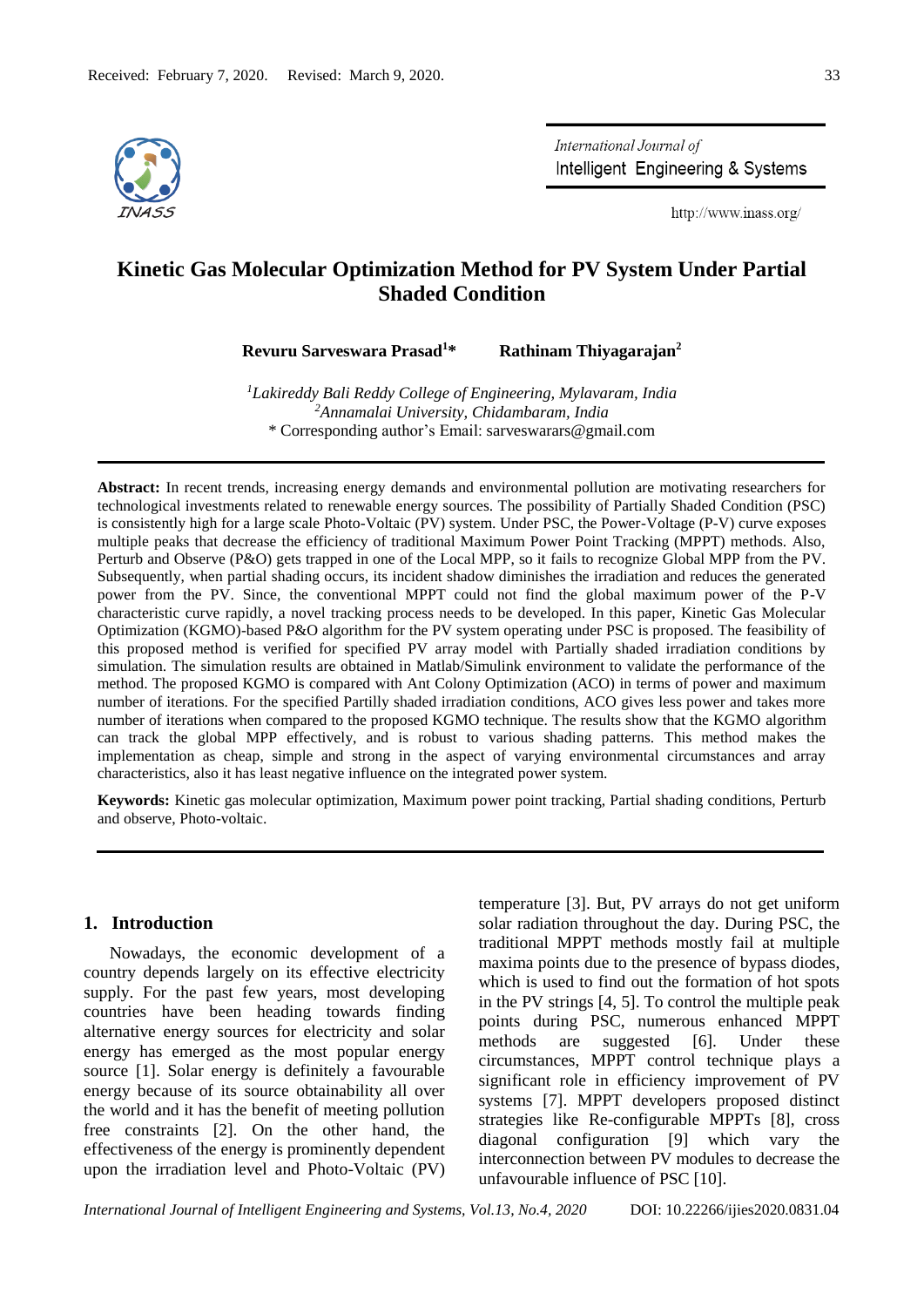Recent meta-heuristic optimization algorithms named Grasshopper, Particle Swarm Optimization (PSO), Bat algorithm, Flower Pollination algorithm, Cuckoo Search algorithm, Harmony Search Algorithms are applicable for solving the reconfiguration process of the moderately shaded PV array optimally [11]. Many advanced methods based on the artificial intelligence like fuzzy logic control and Cat Swarm Optimization [12] are capable to monitor the global MPP other than the aforementioned methods. However, these methods are not feasible in real time complex environment because it requires massive training, broader experience [13] and also needs some genetic requirements such as minimum output power fluctuations, low cost & complexity and capability to track rapidly when working condition deviates [14]. Therefore, a control strategy requires to be implemented which handles the duty cycle and always manages to extract the extreme power from the panel [15]. The optimization algorithm consists of varying the voltage reference or the converter input current. Afterward, the amount of power converted from the panel is measured. If the resultant power is greater than the previous measured power, the voltage reference is steadily increased in the same proportion, if not it is decreased. These steps are continually taken in order to find the optimum MPPT.

 To compensate the aforementioned problems, this paper recommends a novel scheme which appropriately incorporates the characteristics of KGMO based P&O. Kinetic Gas Molecule Optimization (KGMO) is a type of meta-heuristic optimization algorithm inspired by the law of thermodynamics and heat transfer. In this, search agents are gas molecules that interact with one another as well as with the surrounding to attain thermal equilibrium state. KGMO works similar to Particle Swarm Optimisation (PSO). The position update of gas agents is similar to PSO and in KGMO the kinetic energy parameter is used for measuring the performance. One advantage of KGMO is, quick convergence toward global optima. Primarily, KGMO will complete the global search after a determinate number of gas molecules. After that, it is employed to track the maximum target value rapidly to get the exact target value. Once the global MPP value is obtained, this solution is used to initialize P&O constraints. Finally, P&O algorithm modifies the global MPP. This feature not only having a simple control structure, but also it can track the MPP under various conditions. KGMO is referred as one of the most modest procedures for monitoring the MPP of a PV system under quick deviations of meteorological conditions where it is capable to assist promptly to these deviations. Furthermore, the proposed KGMO gives more power and simulates the output with a low computational time, insisting minimum disturbance to the load and needs less sensors to achieve MPP.

The organization of this research paper is given as follows: The literature survey of recent researches related to PSC is given in Section 2. Section 3 provides the problem statement and preliminaries, respectively. Section 4 describes the description about the proposed method. The performance and comparative result analysis of the proposed research work is described in the Section 5. Furthermore, the conclusion of this research work is made in Section 6.

## **2. Literature review**

RozanaAlik, AwangJusoh [16] proposed an enhanced P&O algorithm for the impact of partial conditions on the Photo-Voltaic (PV) systems. The developed technique is beneficial for solar at every irradiation level with high proficiency of the structure. Furthermore, the major benefits of these approaches are low-cost, simple and accurate. Sometimes, P&O algorithm with large step size delivered the lowest tracking proficiency, so it gives more power loss during the tracking process.

A. SoufyaneBenyoucef, A. Chouder, K. Kara, and S. Silvestre [17] developed Artificial Bee Colony (ABC) based MPPT for photo-voltaic system that work under partially shaded condition. This technique is very robust, it uses few numbers of control factors and its convergence speed is independent of the preliminary conditions. The presented algorithm not only overcoming the general issues of the traditional MPPT approaches, but also gives a modest and a simple MPPT system. Although, ABC based MPPT procedure has a very slow convergence speed towards the GMPPT compared to PSO based MPPT system.

J. Qi, Y. Zhang, and Y. Chen [18] presented Adaptive MPPT approach for a solar cell under PSC to extract maximum power from the PV cell. This approach used AMPPT technique to discover the optimal global MPP for various partially shaded conditions to improve reliability of the system. When output characteristics of solar array varies, AMPPT method will regulate the tracking schemes to explore for Global Peak Area (GPA). If there is a large variance in power level between the local MPPs and global MPPs, it creates high power oscillation.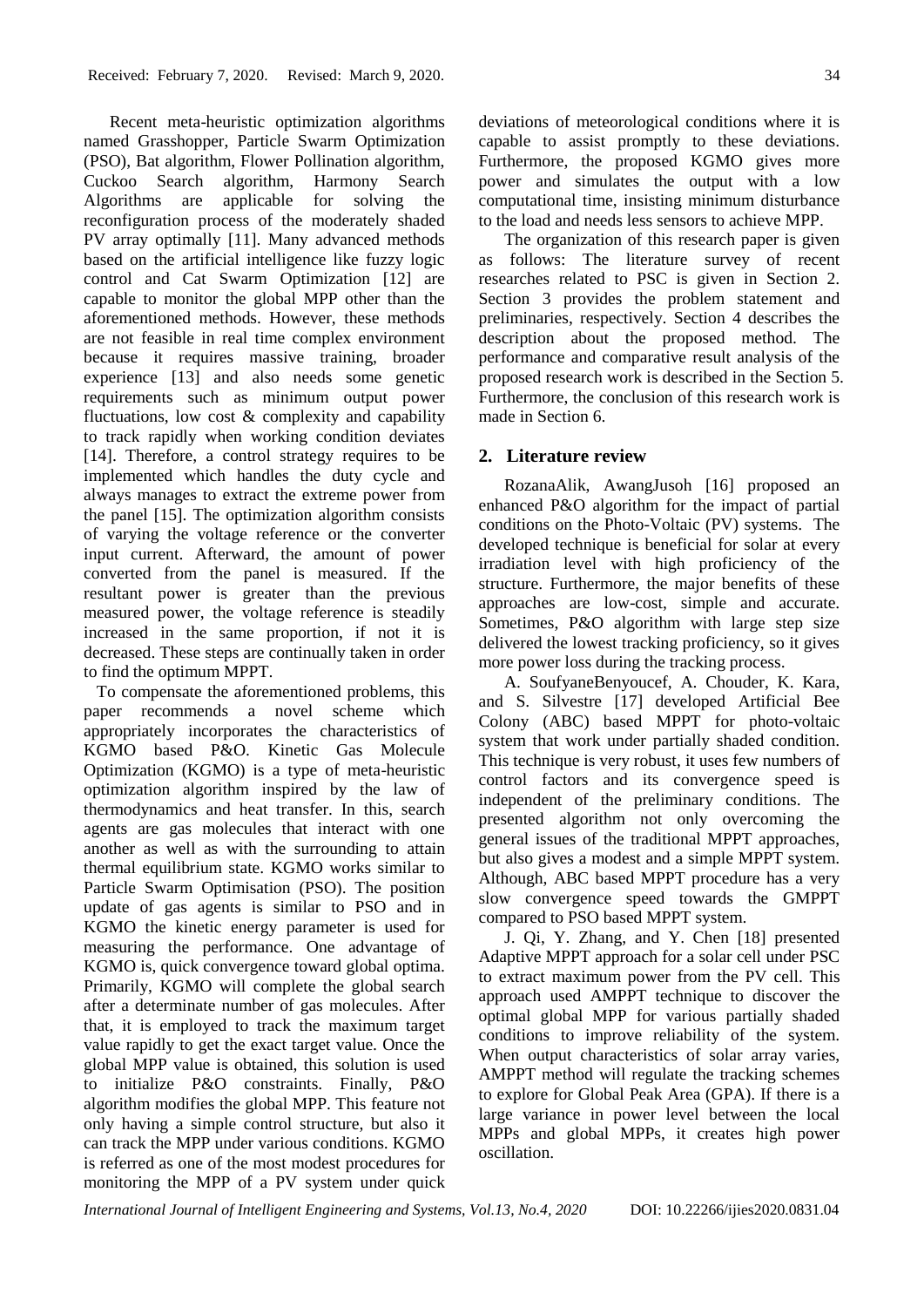M. Oulcaid, H.E. Fadil, A. Yahya, and F. Giri [19] presented P&O based MPPT method for PV panel under PSC to extract maximum power form the PV. The proposed algorithm observes the voltage at MPP and activates a current-voltage sweep, due to this repeated sweep, and power loss has been minimized. However, after reaching the MPP, it starts deviating continuously, which produces a considerable amount of power losses.

P.S. Gavhane, S. Krishnamurthy, R. Dixit, J. Prasanth Ram, and N. Rajasekar [20] studied PV system under partially shaded situations using the Enhanced Leader Particle Swarm Optimization (ELPSO) algorithm. In this research, adjustments were made in the PSO to discover over-all finest particle in mutations for providing the search capability. These alterations update the particles in term of fastness that provides higher global convergence. One problem with the PSO technique is that the particles are incompatible with nearby particles due to lack of improbability. Additionally, in this method, computational complication is high when it is applied to solve high-dimensional and complex problems.

## **3. Problem statement**

- Solar Panels help in maximum utilization of solar energy during the day. However, shading can have a huge impact on the performance of solar photovoltaic panels.
- During PSC, algorithms have either low or medium implementation complexity with a variable convergence speed.
- Due to partial shading, one part of the solar panel generates lower amount of energy as compared to the other non-shaded part. As the amount of power generated in shaded & non shaded parts differs, it leads to overheating which in turn reduces the total power output of the solar panel.

# **4. Proposed methodology**

Nowadays, KGMO based P&O have additional responsiveness in the research area of MPPT. This research paper shows that the proposed KGMO has an excellent feature than other algorithms under PSC. Table 1 represents Notation list for the proposed method.

#### **4.1 PV panel specification**

The PV farm consists of four PV arrays delivering each a maximum of 100 kW at 1000  $W/m^2$  sun

| Table T. Notation list |  |  |
|------------------------|--|--|
| Acceleration           |  |  |
| Boltzmann's constant   |  |  |
| Charge                 |  |  |
| Current                |  |  |
| Dimension              |  |  |
| Energy                 |  |  |
| gap                    |  |  |
| <b>Ideality</b> factor |  |  |
| <b>Mass</b>            |  |  |
| Open circuit           |  |  |
| Short circuit          |  |  |
| Solar cell             |  |  |
| Temperature            |  |  |
| Time                   |  |  |
| Velocity               |  |  |
| Voltage                |  |  |
|                        |  |  |

n die 1. Notation list.<br>Die 1. Notation list werken in die 1. Notation list werken in die 1. Notation von die 1. Notation von die 1. N

irradiance. In recent years, solar manufacturers use POWER ON series from A2 peak which associates high quality power with advanced technologies. A single PV array block consists of 64 parallel strings where each string has 5 A2 Peak Power POWER ON P220-6x10 modules which are connected in series. Each PV panel is connected to boost (DC/DC) converter. The output of the boost converter is associated with a common DC bus of 500 V. Each boost converter is regulated by individual MPPT.

A staircase current waveform is created on the I– V curve, while the corresponding P–V curve is characterized by multiple maxima points, as depicted in curve of Fig. 1. The specification table for PV panel is shown in below Table 2.

The solar power system is consisting of photovoltaic (PV) cells which is defined as an electrical device that transforms the light energy into power by using semiconducting materials with two variations such as crystalline and thin-film type. When the photon is absorbed by the semiconducting material, it converts the electromagnetic radiation of the solar spectrum to electricity with the help of photovoltaic effect. An electron requires more energy to participate in conduction to transform from its original state to free-state. The required energy is obtained from the band gap of the semiconductor which also considered as base energy which helps the electron to moves from the original state to free-state. The components such as diode, resistance and light created a source of the PV model are arranged in parallel connection. Photovoltaic energy generation system is given in the following Eqs.  $(1)$ ,  $(2)$ , and  $(3)$ .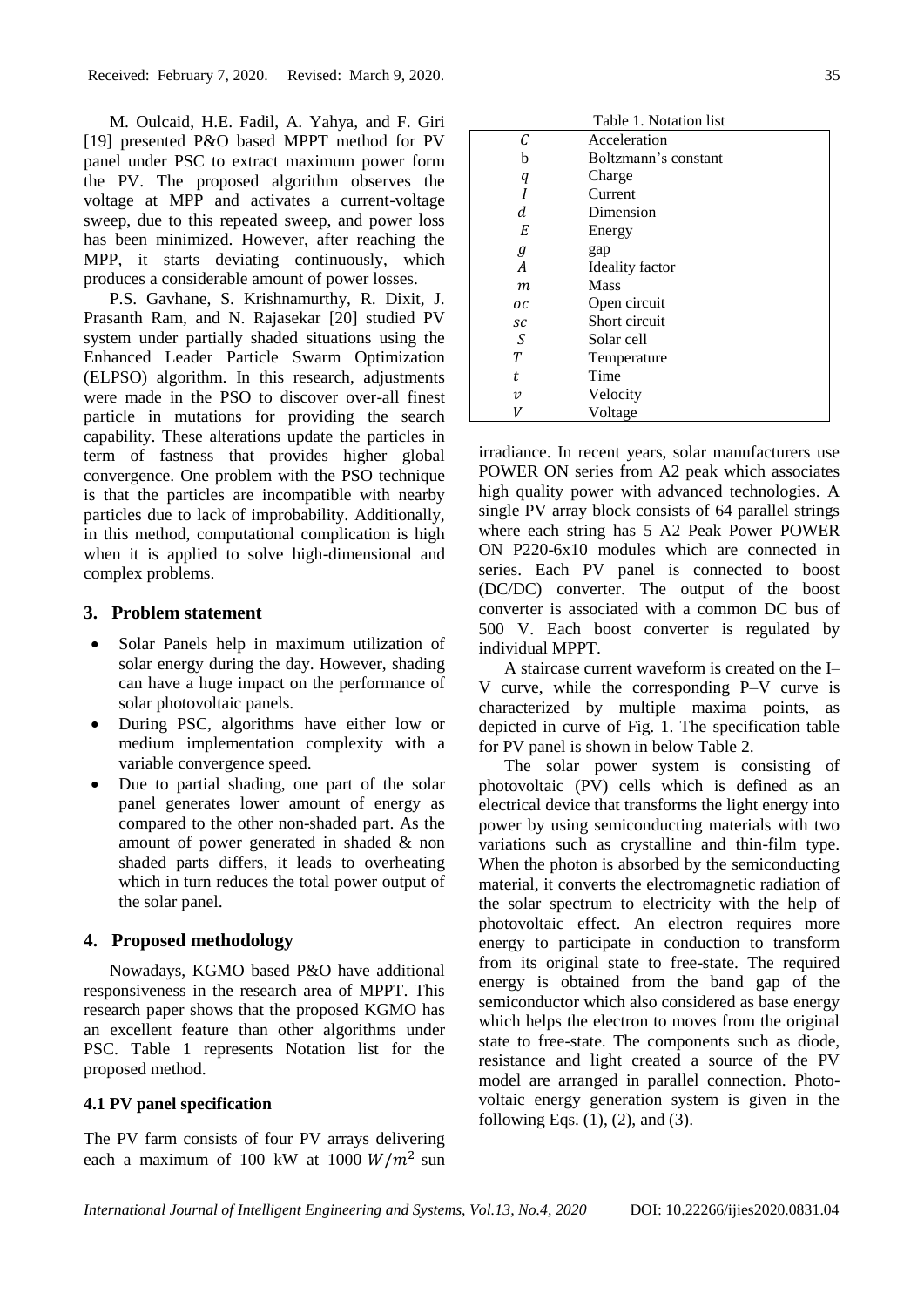

Figure.1 P-V & I-V curve for multiple maxima points

Table 2. Specifications for PV panel

| <b>Parameters</b>                            | Value                      |
|----------------------------------------------|----------------------------|
| Maximum power                                | 219.978 W                  |
| Open circuit voltage Voc                     | 36.72 V                    |
| Voltage at maximum power point<br>Vmp        | 30.3                       |
| Temperature coefficient of Voc               | $-0.35$ (%/deg.C)          |
| Cells per module                             | 60 Ncell                   |
| Short-circuit current Isc                    | 7.98 A                     |
| Current at maximum power point<br><b>Isc</b> | 7.26A                      |
| Temperature coefficient of Isc               | $0.05$ (%/deg.C)           |
| Light generated current IL                   | 8.0041 A                   |
| Diode saturation current                     | $1.8441 \times 10^{-10}$ A |
| Diode ideality factor                        | 0.97472                    |
| Shunt resistance                             | 85.0716 ohms               |
| Series resistance                            | $0.25728$ ohms             |

$$
I = I_{ph} - I_d \left[ exp\left(\frac{qV}{k_b T A}\right) - 1\right]
$$
 (1)

$$
I_{ph} = S[I_{scr} + k_i(T - T_r)]
$$
 (2)

$$
I_d = I_{rr} \left[ \frac{T}{T_r} \right]^3 \exp\left( \frac{qE_g}{kQA} \left[ \frac{1}{T_r} - \frac{1}{T} \right] \right) \tag{3}
$$

Where the value of  $I$  represents the total current  $(A)$ , the value of output voltage is indicated by V, the temperature of the solar cell is represented as  $T$ , denotes the charge of the electron, the short-circuit temperature coefficient is signified as  $k_i$ . The irradiance of the solar cell is indicated as  $S$ , the open circuit voltage temperature coefficient is denoted as  $k<sub>b</sub>$ , the Boltzmann's constant is indicated as  $k$ , an ideality factor represented as  $A$ . The load current and diode current denoted as  $I_{ph}$ ,  $I_d$  respectively.  $I_{rr}$ represents the saturation current and short circuit current at reference condition is represented as  $I_{scr}$ . The reference temperature is indicated as  $T_r$ . The total electron change is denoted as  $Q$  and band gap energy indicated as  $E<sub>g</sub>$ . Under PSC, the unshaded portion of the PV array obtains irradiation at definite level, even though the shaded portion receives less irradiation.

## **4.2 KGMO based P&O**

Kinetic Gas Molecule Optimization (KGMO) is a swarm-based algorithm for solving nonlinear problems, which works based on gas molecule theory [21]. The gas molecules are the agents in the search space and kinetic energy is used as the basis of performance measurement and control. Considering a system with agents (gas molecules), the position of the  $i<sup>th</sup>$  agent is defined by Eq. (4).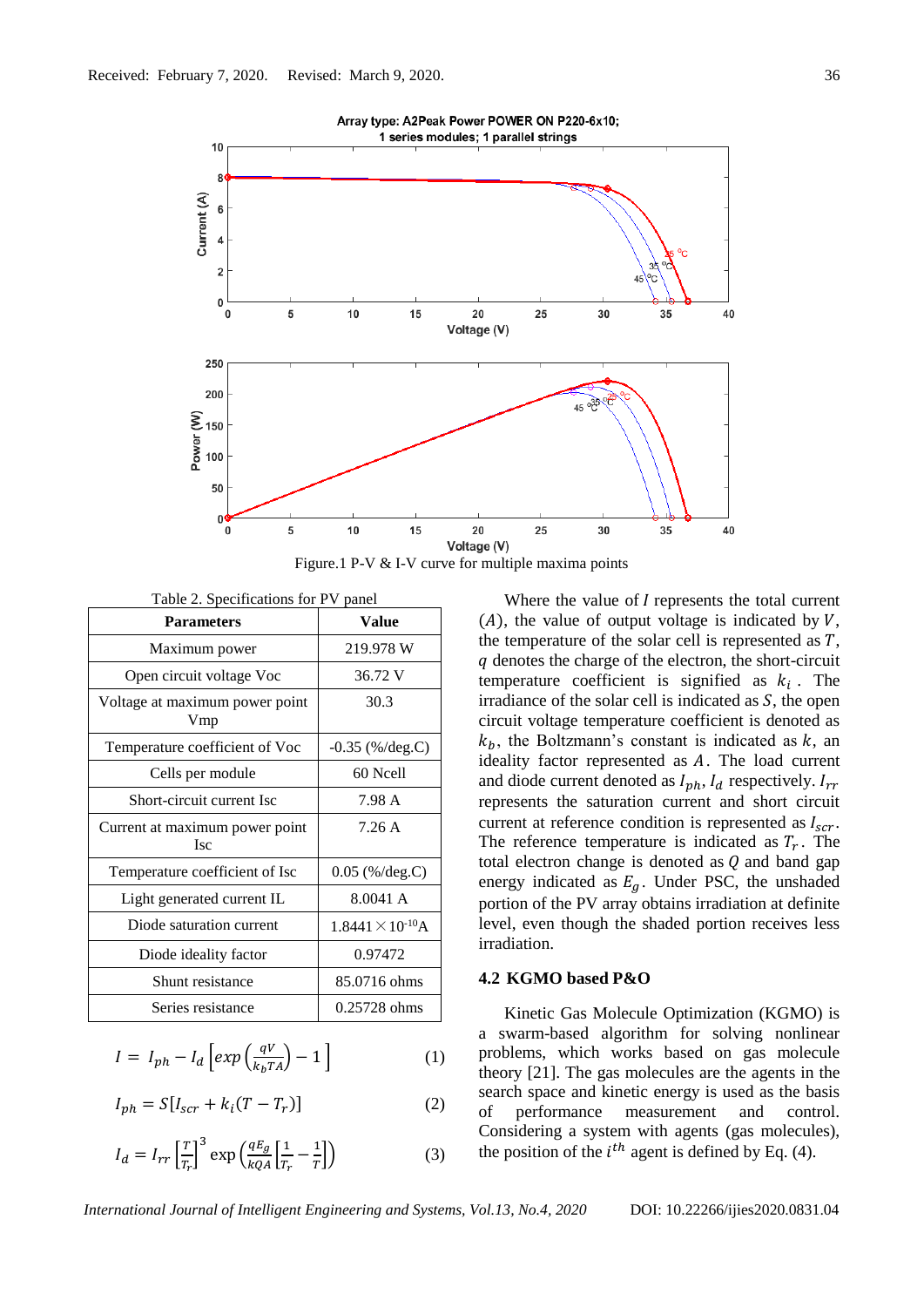

Figure.2 Flowchart for proposed KGMO

$$
X_i = (x_i^1, \dots, x_i^d, \dots x_i^n) \text{ for } i = 1, 2, \dots, N \tag{4}
$$

Where  $x_i^d$  represents the position of the  $i^{th}$ agent in the  $d<sup>th</sup>$  dimension and the velocity of the  $i^{th}$  agent is presented by Eq. (5):

$$
V_i = (v_i^1, \dots v_i^d, \dots, v_i^n), \text{ for } (i = 1, 2, \dots, N) \quad (5)
$$

Where  $v_i^d$  represents the velocity of the  $i^{th}$ agent in the  $d<sup>th</sup>$  dimension. The kinetic energy is given by Eq.  $(6)$ .

$$
k_i^d(t) = \frac{3}{2} N b T_i^d(t), K_i = (k_i^1, \dots, k_i^d, \dots, k_i^n),
$$
 for   
(*i* = 1,2,...,*N*) (6)

Where  $N$  is the number of gas molecules, b is the Boltzmann constant and  $T_i^d(t)$  is the temperature of  $i<sup>th</sup>$  agent in the dth dimension at time .

The velocity of the molecule is updated by Eq. (7).

$$
v_i^d(t+1) =
$$
  
\n
$$
T_i^d(t) w v_i^d(t) + C_1 rand_i(t) (gbest^d - x_i^d(t)) + C_2 rand_i(t) (pbest_i^d(t) - x_i^d(t))
$$
 (7)

Where  $T_i^d(t)$  for converging molecules reduces exponentially over time, calculated as Eq. (8):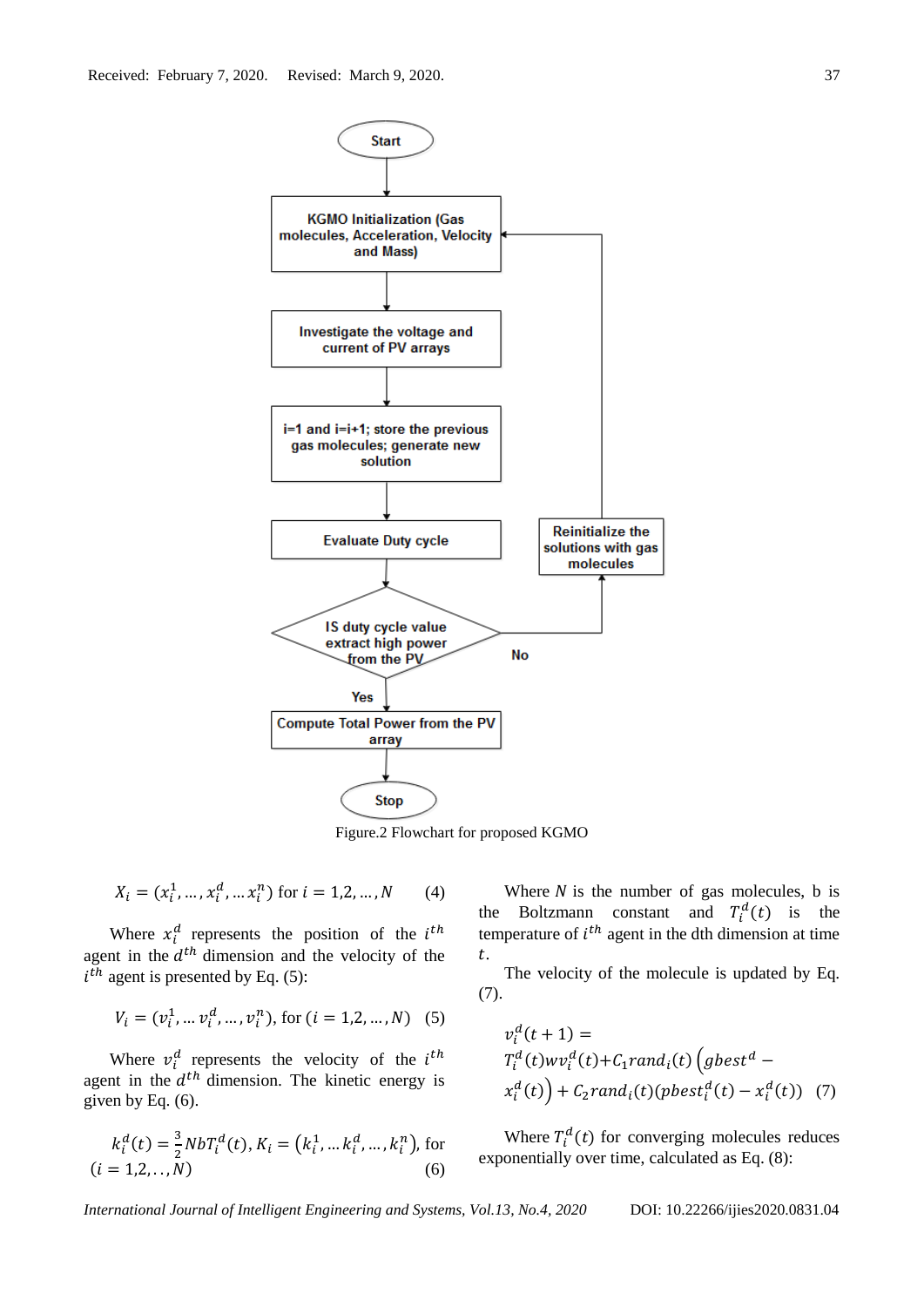$$
T_i^d(t) = 0.95 \times T_i^d(t - 1)
$$
 (8)

The vector  $pbest_i =$  $(pbest_i^1, pbest_i^2, ..., pbest_i^n)$  represents the best previous position of the  $i^{th}$  gas molecule and  $gbest = (gbest<sup>1</sup>, gbest<sup>2</sup>, ..., gbest<sup>n</sup>)$  is the best previous position amongst every molecules present in the container. The position and velocity of each particle are modified by arbitrary vectors which is existed within the equivalent assortments.  $[-v_{min}, v_{max}]$  which is applied as the boundaries of the molecules. If  $|v_i| > v_{max}$ , then  $|v_i| = v_{max}$ . w is referred as the inertia weight that reveals the resistance to slow down the gas movement.  $rand_i(t)$  is a uniform random variable in the interval  $[0,1]$  at time t, used to deliver a randomized distinctive to the algorithm, where  $C_1$ ,  $C_2$  are mentioned as acceleration constants. The mass  *of* each gas molecule is a random number within the range  $0 \le m \le 1$ , which once identified remains constant throughout the execution of the algorithm as the container is assumed to contain only one type of gas at any one time. The random number is used to simulate different types of gases in different executions of the algorithm. From the above mentioned process, the position is updated for each unit of time interval by Eq. (9).

$$
x_i^d(t+1) = \frac{\sqrt{2(\Delta k_i^d)}}{m}(t+1) + v_i^d(t+1)x_i^d(t)
$$
\n(9)

The minimum fitness function is found by using Eq. (10) and (11):

$$
pbest_i = f(x_i) \text{ if } f(x_i) < f(pbest_i) \tag{10}
$$

$$
gbest_i = f(x_i) \text{ if } f(x_i) < f(gbest_i) \tag{11}
$$

Each gas molecule attempts to change its position  $(x_i^d)$  using the distance between the current position and  $pbest_i^d$ . The flowchart for the proposed KGMO is shown in Fig. 2.

#### **5 Result and discussion**

In this research, an efficient and fast hybrid MPPT for PV systems functioning under PSCs is developed. It combines a KGMO-based technique with P&O algorithm to track the MPP. This process has the benefit of simple control organization and is capable of quickly monitoring the global MPP during PSC. This work verified the proficiency of the proposed technique for monitoring the global MPP under different irradiance level. The proposed method designs the operating point on the stairs of I-V curve (which occurs with partial shading) and applies a grouping of the calculated current value at every step to forecast the global MPP region. After that, P&O with uni-modal functions is used in the local area, so that the system achieves the global MPP. The Output change in PV is directly proportional to the irradiation change of PV. To analyse the performance of simulation it's necessary to apply following modifications which is shown in below Table 2. The global MPP for base case PV module is shown in below Fig. 3.

Additionally, by considering more complex shading patterns, the transient behaviour is established.The PV arrangement is simulated using Matlab/Simulink environment for KGMO based P&O which is shown in Fig.4. From the figures, the dissemination of the final power extracted from the PV system using our proposed MPP is located around the equivalent global MPP. The ability to find the global MPP for new weather conditions is very important especially for places with frequent weather changes. To demonstrate the tracking capability of the proposed KGMO-based P&O method under transient irradiance conditions, Various shading patterns are considered and evaluated. The four Shading Patterns (SPs) tested are listed in below Table 3.

From the duty cycle pulses, switching generation for particular irradiation has to change to compensate the load demand. To evaluate the performances of the proposed MPPT controller during different irradiance levels, four shaded PV

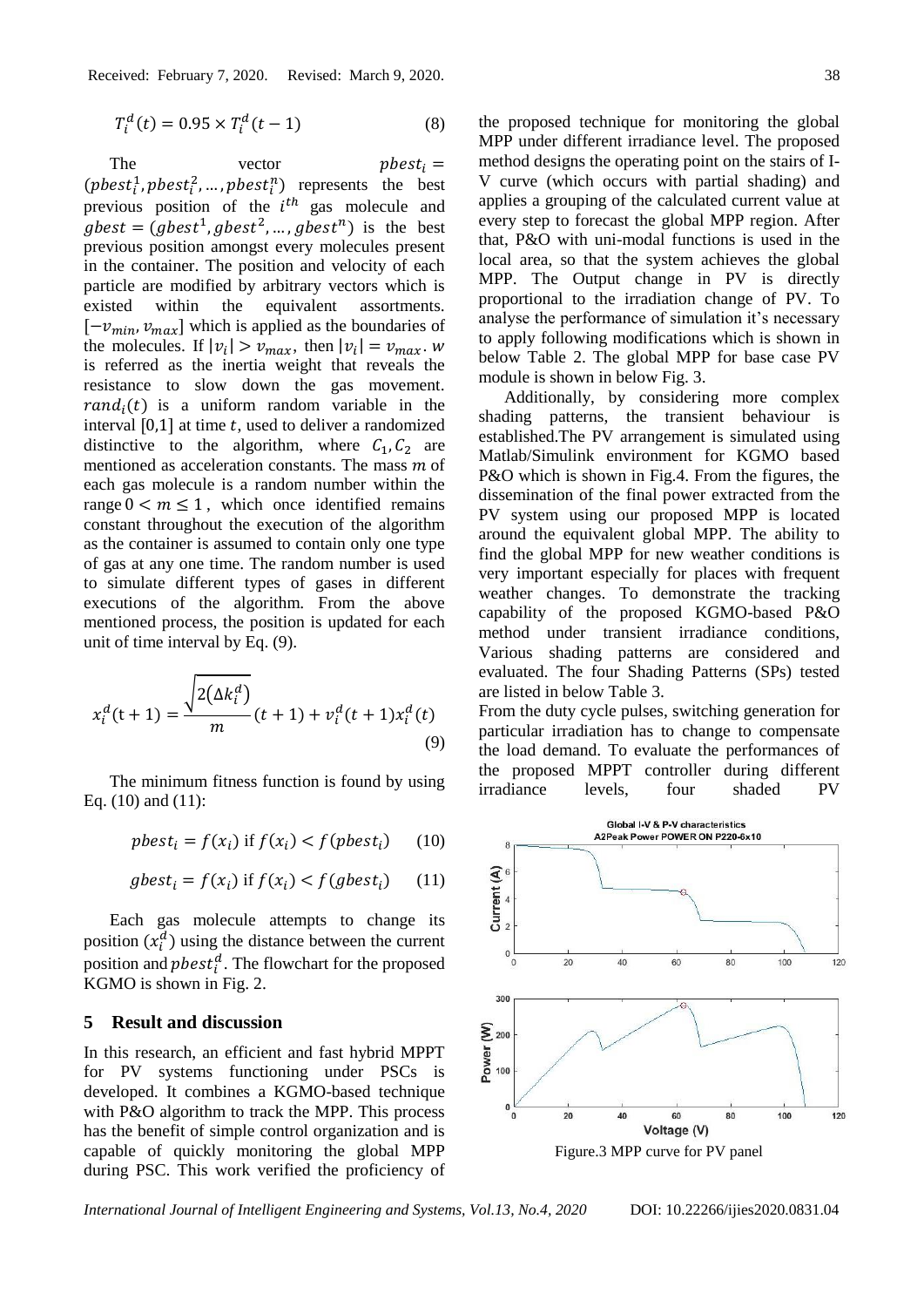

Figure.4 Simulink model for KGMO based P&O

| Table 3. Optimal power with base case scenario |                     |  |
|------------------------------------------------|---------------------|--|
| Base case for PV panel with                    | <b>Output Power</b> |  |
| irradiation and temperature level (A2          | (KW)                |  |
| Peak Power POWER ON P220-6x10                  |                     |  |
| modules)                                       |                     |  |
| Panel Array 1 irradiation $= 1000$             | $PV1 Power =$       |  |
| $W/m^2$ and Temperature = 25                   | 65.321 KW           |  |
| degree c                                       |                     |  |
| Panel Array 2 irradiation $= 800$              | $PV2 Power =$       |  |
| $W/m2$ and Temperature = 35 degree             | 55.143 KW           |  |
|                                                |                     |  |
| Panel Array 3 irradiation $= 700$              | $PV3 Power =$       |  |
| $W/m^2$ and Temperature = 45                   | 38.572 KW           |  |
| degree c                                       |                     |  |
| Panel Array 4 irradiation $= 500$              | $PV4 Power =$       |  |
| $W/m^2$ and Temperature = 35                   | 30.822 KW           |  |
| degree c                                       | Total Power $=$     |  |
|                                                | 189.86 KW           |  |

modules receive 1000  $W/m^2$ , 800  $W/m^2$ , 700  $W/m^2$  and 500  $W/m^2$  with total power of 189.51 KW. From the output P–V characteristic curve of the PV generator depicted in above figures. MPPT controller has the ability to distinguish between the global peak (GMPP) and local peak (LMPP).

The base case PV power for initial condition is shown in Fig. 5. The global MPP is the unique point where the maximum power on the P-V curve occurs.



Figure.5 PV Power at base conditions

For comparison purposes, we calculate the global MPP by finding the point with the maximum power from the generated P-V curve. By applying the proposed algorithm for these two cases which is mentioned in Table 4 and 5, voltage and current in each PV and the maximum power is extracted under PSC. From this table, it shows that the implemented KGMO based P&O can track the global MPP so that the power output is almost the same as the ideal power under all four shading patterns.

The performances are evaluated in terms of total power which are detailed in comparison tables. From the Table 4 (scenario 1), different irradiance levels for four shaded PV modules receives 1000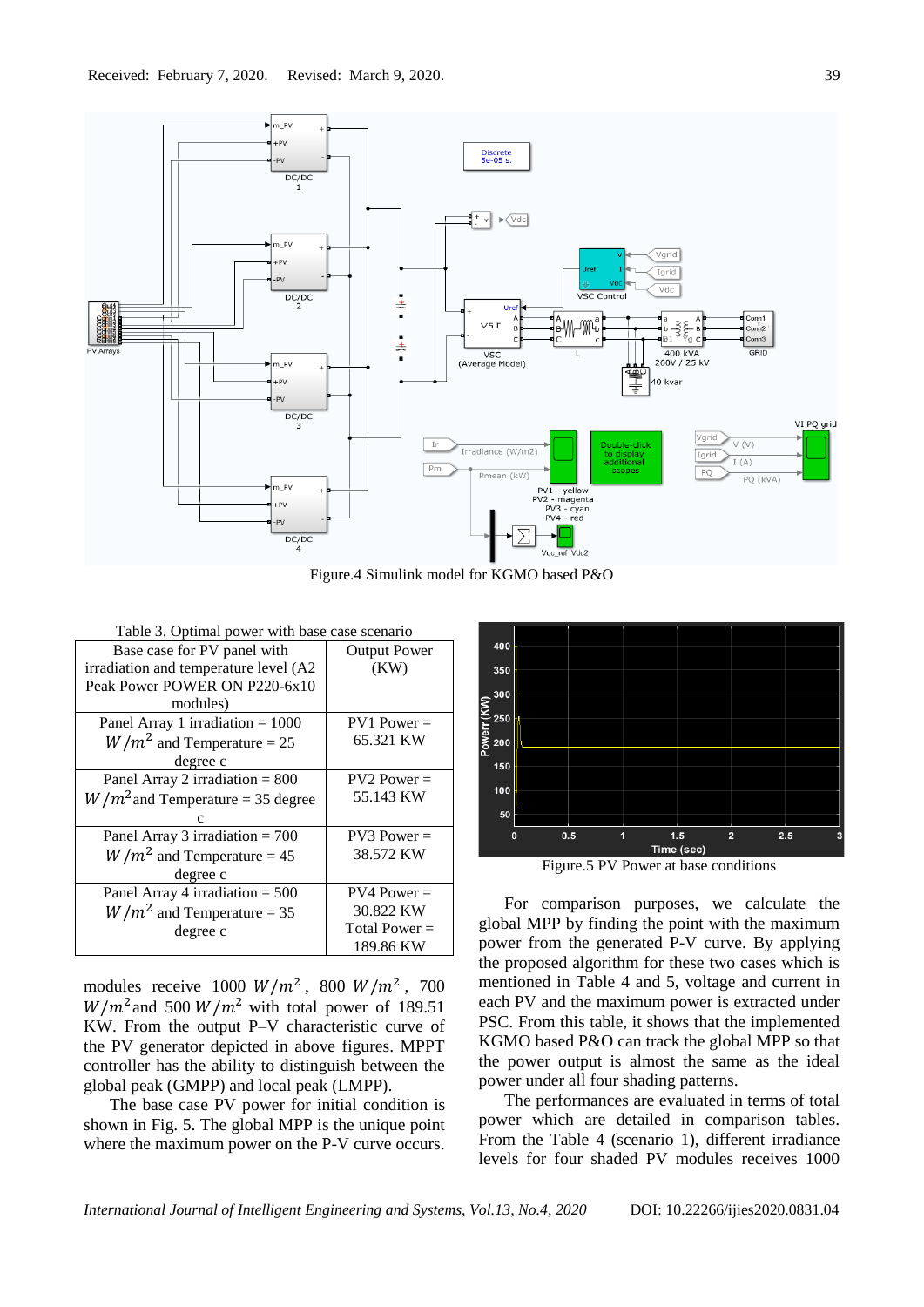| I able 4. Comparison of base cases |                               |  |
|------------------------------------|-------------------------------|--|
| Base case for PV panel             | KGMO based MPPT (A2           |  |
| with irradiation and               | Peak Power POWER ON           |  |
| temperature level (A2 Peak         | $P220-6x10$ modules)          |  |
| Power POWER ON P220-               |                               |  |
| 6x10 modules)                      |                               |  |
| Sceanrio 1                         |                               |  |
| Panel Array 1 irradiation =        | Panel Array 1 irradiation =   |  |
| 1000 $W/m^2$                       | 1000 $W/m^2$                  |  |
| Panel Array 2 irradiation $=$      | Panel Array 2 irradiation $=$ |  |
| 800 $W/m^2$ and                    | 800 $W/m^2$ and               |  |
| Panel Array $3$ irradiation =      | Panel Array $3$ irradiation = |  |
| 700 $W/m^2$ and                    | 700 $W/m^2$ and               |  |
| Panel Array 4 irradiation $=$      | Panel Array 4 irradiation =   |  |
| 500 $W/m^2$ and                    | 500 $W/m^2$ and               |  |
| Total PV Power = $189.51$          | Total PV Power = $537.168$    |  |
| <b>KW</b>                          | KW                            |  |
| Scenario 2                         |                               |  |
| Panel Array 1 irradiation $=$      | Panel Array 1 irradiation $=$ |  |
| 1000 $W/m^2$                       | 1000 $W/m^2$                  |  |
| Panel Array 2 irradiation =        | Panel Array 2 irradiation $=$ |  |
| 800 $W/m^2$ and                    | 800 $W/m^2$ and               |  |
| Panel Array $3$ irradiation =      | Panel Array 3 irradiation =   |  |
| 200 $W/m^2$ and                    | 200 $W/m^2$ and               |  |
| Panel Array 4 irradiation $=$      | Panel Array 4 irradiation $=$ |  |
| 600 $W/m^2$ and                    | 600 $W/m^2$ and               |  |
| Total PV Power = $160.95$          | Total PV Power = $456.531$    |  |
| KW                                 | KW                            |  |

Table 4. Comparison of base cases

| Table 5. Comparative performance with ACO Algorithm |                               |  |
|-----------------------------------------------------|-------------------------------|--|
| ACO based MPPT (A2                                  | KGMO based MPPT (A2           |  |
| Peak Power POWER ON                                 | Peak Power POWER ON           |  |
| $P220-6x10$ modules)                                | $P220-6x10$ modules)          |  |
| Scenario 3                                          |                               |  |
| Panel Array 1 irradiation $=$                       | Panel Array 1 irradiation $=$ |  |
| 1000 $W/m^2$                                        | 1000 $W/m^2$                  |  |
| Panel Array 2 irradiation =                         | Panel Array 2 irradiation =   |  |
| 800 $W/m^2$ and                                     | 800 $W/m^2$ and               |  |
| Panel Array 3 irradiation =                         | Panel Array 3 irradiation =   |  |
| 700 $W/m^2$ and                                     | 700 $W/m^2$ and               |  |
| Panel Array 4 irradiation =                         | Panel Array 4 irradiation =   |  |
| 500 $W/m^2$ and                                     | 500 $W/m^2$ and               |  |
|                                                     |                               |  |
| Total PV Power = $454.50$                           | Total PV Power = $537.168$    |  |
| KW                                                  | KW                            |  |
|                                                     | Scenario 4                    |  |
| Panel Array 1 irradiation =                         | Panel Array 1 irradiation $=$ |  |
| 1000 $W/m^2$                                        | 1000 $W/m^2$                  |  |
| Panel Array 2 irradiation =                         | Panel Array 2 irradiation =   |  |
| 800 $W/m^2$ and                                     | 800 $W/m^2$ and               |  |
| Panel Array $3$ irradiation =                       | Panel Array $3$ irradiation = |  |
| 200 $W/m^2$ and                                     | 200 $W/m^2$ and               |  |
| Panel Array 4 irradiation =                         | Panel Array 4 irradiation =   |  |
| 600 $W/m^2$ and                                     | 600 $W/m^2$ and               |  |
| Total PV Power = $372.31$                           | Total PV Power = $456.531$    |  |

 $W/m^2$ , 800  $W/m^2$ , 700  $W/m^2$  and 500  $W/m^2$  for that it receives total power of 189.51 KW. The proposed KGMO achieves the total power of 537.168 KW. For scenario 2, PV panel receives 1000  $W/m^2$ , 800  $W/m^2$ , 200  $W/m^2$  and 600  $W/m^2$  with total power of 160.95 KW. While KGMO attains 456.531 KW. The performance is compared with ACO under PSC because, ACO is a probabilistic control strategy which gives faster response speed with higher probability. So, initially the same specification of PV system is executed with ACO algorithm. Mainly, the presentation of the ACO in the area of PV systems gathered more responsiveness, for the upcoming purposes. ACO requires longer tracking time in the calculation of the pheromone update equation of the algorithm. The performances are evaluated in terms of total power which are detailed in following comparison tables.

The comparison for ACO based MPPT with proposed KGMO is in above Table 5. From the table (scenario 3), different irradiance levels for four shaded PV modules receives  $1000 W/m^2$ , 800  $W/m^2$ , 700  $W/m^2$  and 500  $W/m^2$ , ACO method produces total power of 454.50 KW which is shown in above Fig. 6. The proposed KGMO achieves the





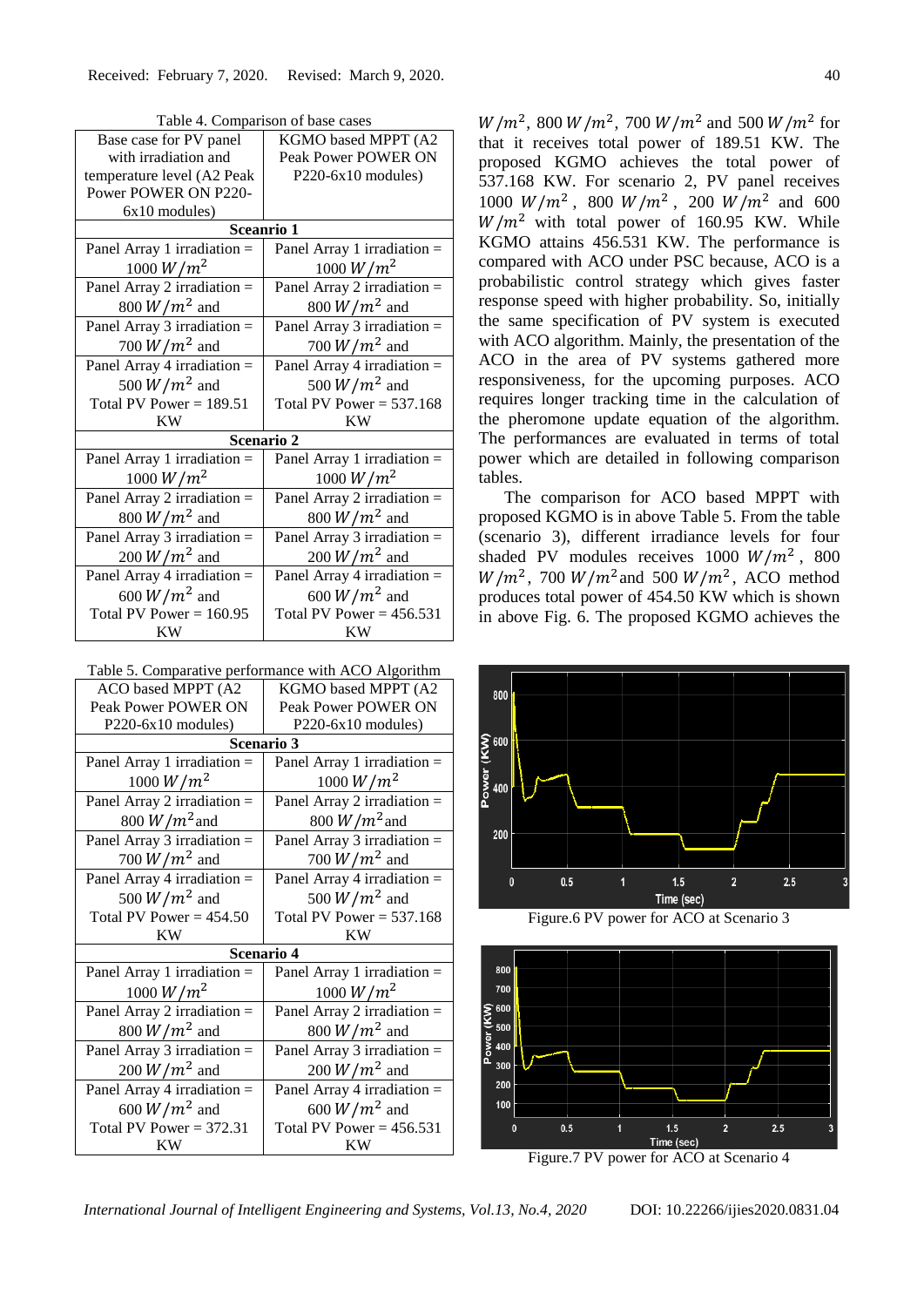| ABC based MPPT [17] (PV Module (BP-380))     | KGMO based MPPT (PV Module (BP-380))         |  |  |
|----------------------------------------------|----------------------------------------------|--|--|
| <b>Scenario 3</b>                            |                                              |  |  |
| Panel Array 1 irradiation = 1000 $W/m^2$     | Panel Array 1 irradiation = 1000 $W/m^2$     |  |  |
| Panel Array 2 irradiation = 700 $W/m^2$ and  | Panel Array 2 irradiation = 700 $W/m^2$ and  |  |  |
| Panel Array 3 irradiation = 100 $W/m^2$ and  | Panel Array 3 irradiation = 100 $W/m^2$ and  |  |  |
| Panel Array 4 irradiation = 1000 $W/m^2$ and | Panel Array 4 irradiation = 1000 $W/m^2$ and |  |  |
| Total PV Power = $88.377$ W                  | Total PV Power = $93.626$ W                  |  |  |
| <b>Scenario 4</b>                            |                                              |  |  |
| Panel Array 1 irradiation = 1000 $W/m^2$     | Panel Array 1 irradiation = 1000 $W/m^2$     |  |  |
| Panel Array 2 irradiation = 500 $W/m^2$ and  | Panel Array 2 irradiation = 500 $W/m^2$ and  |  |  |
| Panel Array 3 irradiation = 100 $W/m^2$ and  | Panel Array 3 irradiation = 100 $W/m^2$ and  |  |  |
| Panel Array 4 irradiation = 1000 $W/m^2$ and | Panel Array 4 irradiation = 1000 $W/m^2$ and |  |  |
| Total PV Power = $73.976$ W                  | Total PV Power = $77.812$ W                  |  |  |

Table 6. Comparative analysis with ABC Algorithm [17]



Figure.8 PV power for KGMO at Scenario 3



Figure.9 PV power for KGMO at Scenario 4

| <b>Parameters</b>                 | Values                    |
|-----------------------------------|---------------------------|
| Number of gas molecules (m)       | 50                        |
| Number of parameters (N)          | 18                        |
| Boltzmann constant (b)            | $1.3806488\times10^{-23}$ |
| Inertia Weight (w)                | 0.4500                    |
| Acceleration Coefficient (C1, C2) | 1.2, 2                    |
| Number of Iterations (i)          | 12                        |

Table 7. Specifications for KGMO

total power of 537.168 KW. For scenario 4, PV panel receives  $1000 W/m^2$ ,  $800 W/m^2$ ,  $200 W/m^2$ and 600  $W/m^2$ , ACO method produces total power of 372.31 KW which is shown in above Fig. 7. While KGMO attains 456.531 KW which is shown in Figs. 8 and 9.

Comparison table for other existing techniques is shown in above Table 6. The results show the characteristic curve of PV panel determined by KGMO and the output power for different shading patterns correspondingly. Furthermore, Table 6 shows the comparison results for other PV model (PV Module BP - 380) with Artificial Bee Colony (ABC) which is described in [17]. From the comparison results, it clearly shows that proposed KGMO attains more power when compared to ABC method [17]. In the meantime, the proposed KGMO based P&O control has the capacity to identify the true peak among the multiple local peaks. Compared to other MPPT algorithms, the proposed method able to track the global MPP and generate a significantly increased energy output. Because of this, the tracking time reduced significantly. In addition, the energy produced by the proposed hybrid MPPT is higher than that of the conventional MPPT algorithms.

The specification table for KGMO is shown in Table 7. From the simulation results, Convergence speed for KGMO is much better than implemented ACO based MPPT. By simulating all the cases, ACO based P&O requires the average iterations to converge MPP was 15 iterations. But KGMO requires 12 iterations to reach the global maximum point. Subsequently the sampling time period of the MPPT method stimulates the tracking speed and it must be decided properly. This means that it can find the global MPP in a very short response time. This capability of fast response is very significant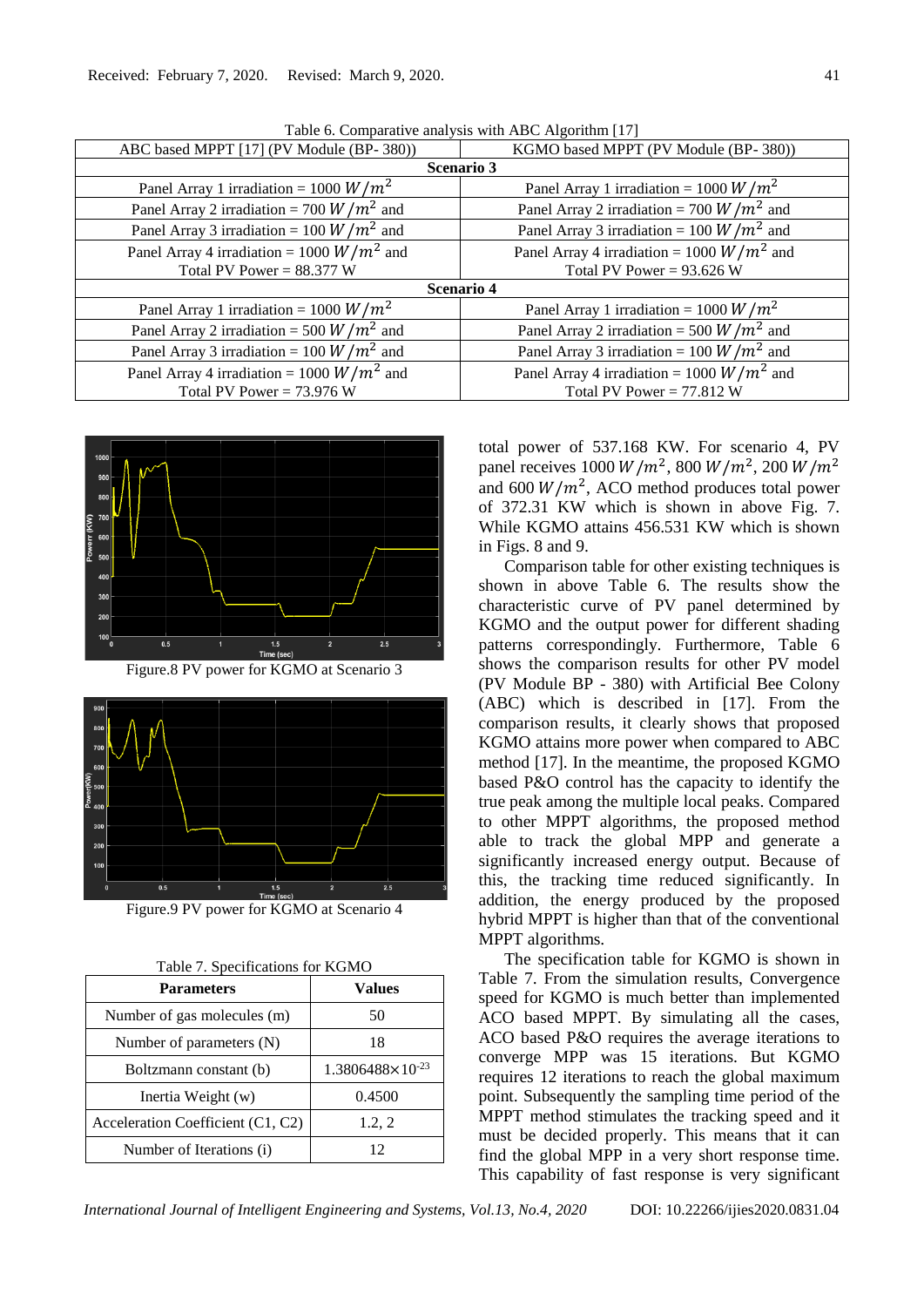for the systems located where there are rapidly changing irradiance conditions.

## **5. Conclusion**

This research work shows that the maximum power can be extracted by using the proposed KGMO technique with the traditional P&O algorithm under PSC. The conventional techniques are unable to identify the extreme power point under quickly varying insolation environments. Therefore, these procedures cannot be applied in PV system to obtain maximum accessible PV power. To enhance the tracking speed of the system, a simple and efficient KGMO method is used to reinitialize the particles to search for the new MPP, resulting in superior dynamic response. The results show that the proposed KGMO can efficiently track the global maximum power point under various shading patterns with much better tracking accuracy than the other compared methods. From the results, proposed method gives around 537.168 KW at different irradiation conditions with improved stability. As a conclusion, the proposed KGMO is a promising method, since it is able to cope under real variation of irradiations for achieving better results. The recommended method could be directly prolonged to protect different operative ranges of the specified PV. In the future, the proposed method can also be applied to relatively large scale PV with large module strings. It could even be applied at the higher level in distributed PV systems with an MPPT on each PV module to eliminate modular level shading effects.

# **References**

- [1] Elmelegi, M. Aly, E.M. Ahmed, and A.G. Alharbi, "A simplified phase-shift PWM-based feedforward distributed MPPT method for gridconnected cascaded PV inverters", *Solar Energy*, Vol. 187, pp. 1-12, 2019.
- [2] H. Yatimi, Y. Ouberri, and E. Aroudam, "Enhancement of Power Production of an Autonomous PV System Based on Robust MPPT Technique", *Procedia Manufacturing*, Vol. 32, pp. 397-404, 2019.
- [3] A.D. Martin, J.R. Vazquez, and J.M. Cano, "MPPT in PV systems under partial shading conditions using artificial vision", *Electric Power Systems Research*, Vol. 162, pp. 89-98, 2018.
- [4] P. Soulatiantork, "Performance comparison of a two PV module experimental setup using a modified MPPT algorithm under real outdoor
- 410, 2018. [5] B. Paranthagan, M. Marimuthu, and M. Karthiga, "Global maximum power point tracking under partial shading condition using SEPIC converter", *Int. J. Adv. Res. Electr. Electron. Instrum. Eng*, Vol. 4, No. 2, pp. 718- 726, 2015.
- [6] A. Elgammal and M. El-Naggar, "Energy management in smart grids for the integration of hybrid wind–PV–FC–battery renewable energy resources using multi-objective particle swarm optimisation (MOPSO)", *The Journal of Engineering*, Vol. 11, pp. 1806-1816, 2018.
- [7] F. Belhachat and C. Larbes, "A review of global maximum power point tracking techniques of photovoltaic system under partial shading conditions", *Renewable and Sustainable Energy Reviews*, Vol. 92, pp. 513- 553, 2018.
- [8] S. Malathy, and R. Ramaprabha, "Reconfiguration strategies to extract maximum power from photovoltaic array under partially shaded conditions", *Renewable and Sustainable Energy Reviews*, Vol. 81, pp. 2922- 2934, 2017.
- [9] M. J. Bosco, and M. C. Mabel, "A novel cross diagonal view configuration of a PV system under partial shading condition", *Solar Energy*, Vol. 158 pp. 760-773, 2017.
- [10] R. Ahmad, A. F. Murtaza, U. T. Shami, and F. Spertino, "An MPPT technique for unshaded/shaded photovoltaic array based on transient evolution of series capacitor", *Solar Energy*, Vol. 157, pp. 377-389, 2017.
- [11] F. Ahmed, "Recent meta-heuristic grasshopper optimization algorithm for optimal reconfiguration of partially shaded PV array", *Solar Energy*, Vol. 171, pp. 638-651, 2018.
- [12] L. Guo, Z. Meng, Y. Sun, and L. Wang, "A modified cat swarm optimization based maximum power point tracking method for photovoltaic system under partially shaded condition", *Energy*, Vol. 144, pp. 501-514, 2018.
- [13] P. Kofinas, I. A. Dounis, G. Papadakis, and M. N. Assimakopoulos, "An Intelligent MPPT controller based on direct neural control for partially shaded PV system", *Energy and Buildings*, Vol. 90, pp. 51-64, 2015.
- [14] C. C. Chu and C. L. Chen, "Robust maximum power point tracking method for photovoltaic cells: a sliding mode control approach", *Solar Energy*, Vol. 83, No. 8, pp. 1370-1378, 2009.